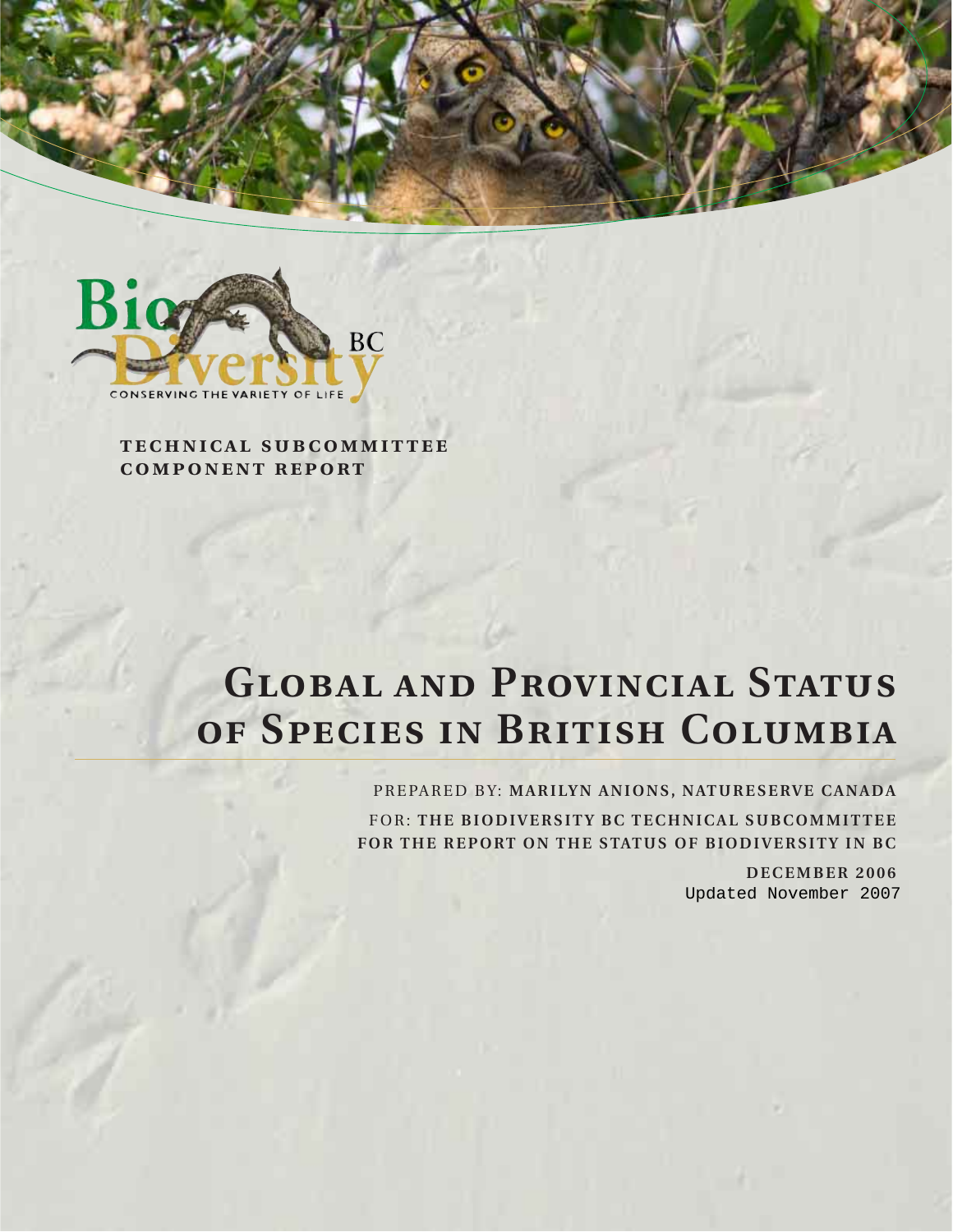## **Global and Provincial Conservation Status of Species in British Columbia**

**December 2006** 

**Prepared by Marilyn Anions NatureServe Canada** 

**Revisions and data updates to November 2007 by Biodiversity BC** 

**Prepared for Technical Subcommittee, Biodiversity BC**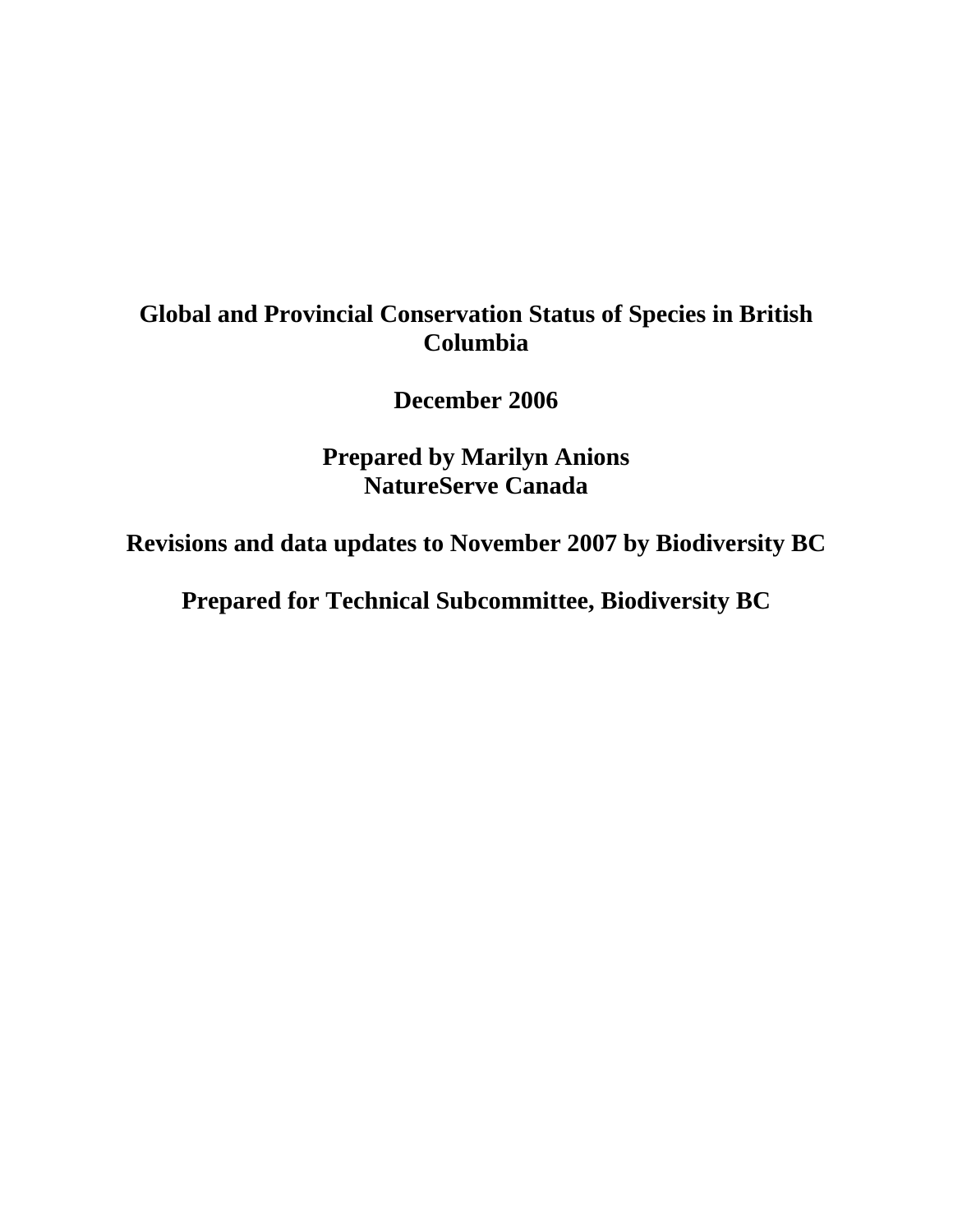#### **1. Species Covered By This Report**

This report represents a compilation of global and provincial conservation status rankings for 3,808 species native to British Columbia. Thirteen groups of plants and animals for which relatively complete conservation status information was available were included in this analysis (Table 1). These better-known groups included all the vertebrates except marine fish and cetaceans, all vascular plants (ferns and fern allies, conifers, monocots, and dicots), and the better-known invertebrates (butterflies and skippers, dragonflies and damselflies, and nonmarine molluscs). Analysis of other taxonomic groups such as additional invertebrates or inclusion of specific groups such as those from marine habitats will be possible as more information is collected from resource inventories or surveys.

| Table 1. Number of Native Species in British Columbia<br><b>Analyzed for Conservation Status</b> |       |  |  |  |  |  |  |  |
|--------------------------------------------------------------------------------------------------|-------|--|--|--|--|--|--|--|
| <b>SPECIES GROUP</b><br>Number of Species                                                        |       |  |  |  |  |  |  |  |
| <b>VERTEBRATES</b>                                                                               | 563   |  |  |  |  |  |  |  |
| Amphibians                                                                                       | 20    |  |  |  |  |  |  |  |
| <b>Birds</b>                                                                                     | 353   |  |  |  |  |  |  |  |
| <b>Freshwater Fishes</b>                                                                         | 67    |  |  |  |  |  |  |  |
| Mammals                                                                                          | 109   |  |  |  |  |  |  |  |
| Reptiles and Turtles                                                                             | 14    |  |  |  |  |  |  |  |
| <b>INVERTEBRATES</b>                                                                             | 423   |  |  |  |  |  |  |  |
| Butterflies and Skippers                                                                         | 180   |  |  |  |  |  |  |  |
| Dragonflies and Damselflies                                                                      | 86    |  |  |  |  |  |  |  |
| Non-Marine Molluscs                                                                              | 157   |  |  |  |  |  |  |  |
| <b>VASCULAR PLANTS</b>                                                                           | 2,093 |  |  |  |  |  |  |  |
| Ferns and Fern Allies                                                                            | 111   |  |  |  |  |  |  |  |
| Conifers                                                                                         | 26    |  |  |  |  |  |  |  |
| <b>Monocots</b>                                                                                  | 552   |  |  |  |  |  |  |  |
| <b>Dicots</b>                                                                                    | 1,404 |  |  |  |  |  |  |  |
| <b>NON-VASCULAR PLANTS</b>                                                                       | 729   |  |  |  |  |  |  |  |
| <b>Mosses</b>                                                                                    | 729   |  |  |  |  |  |  |  |
| <b>TOTAL</b>                                                                                     | 3,808 |  |  |  |  |  |  |  |

The conservation status of taxa below the level of species (i.e., subspecies, variety, or population) was reviewed but not included as part of this report, even though this level of taxa contributes greatly to the diversity of wildlife within British Columbia. Many at this sublevel in British Columbia are recognized nationally with their listing by the Committee on the Status of Endangered Wildlife in Canada  $(COSEWIC)^1$  and the Species at Risk Act  $(SARA).<sup>2</sup> Exotic$ species, those that are not native to the province, also were not considered within this document, although the impact of this group on species of conservation concern is perceived by many as significant in British Columbia.

This analysis was similar to that conducted for the document – Our Home and Native Land: Canadian Species of Global Conservation Concern,<sup>3</sup> however this report is specific to the conservation status of species occurring exclusively to British Columbia and is based on data updated to 2007 information accessed through NatureServe<sup>4</sup> and British Columbia Conservation Data Centre<sup>5</sup> databases.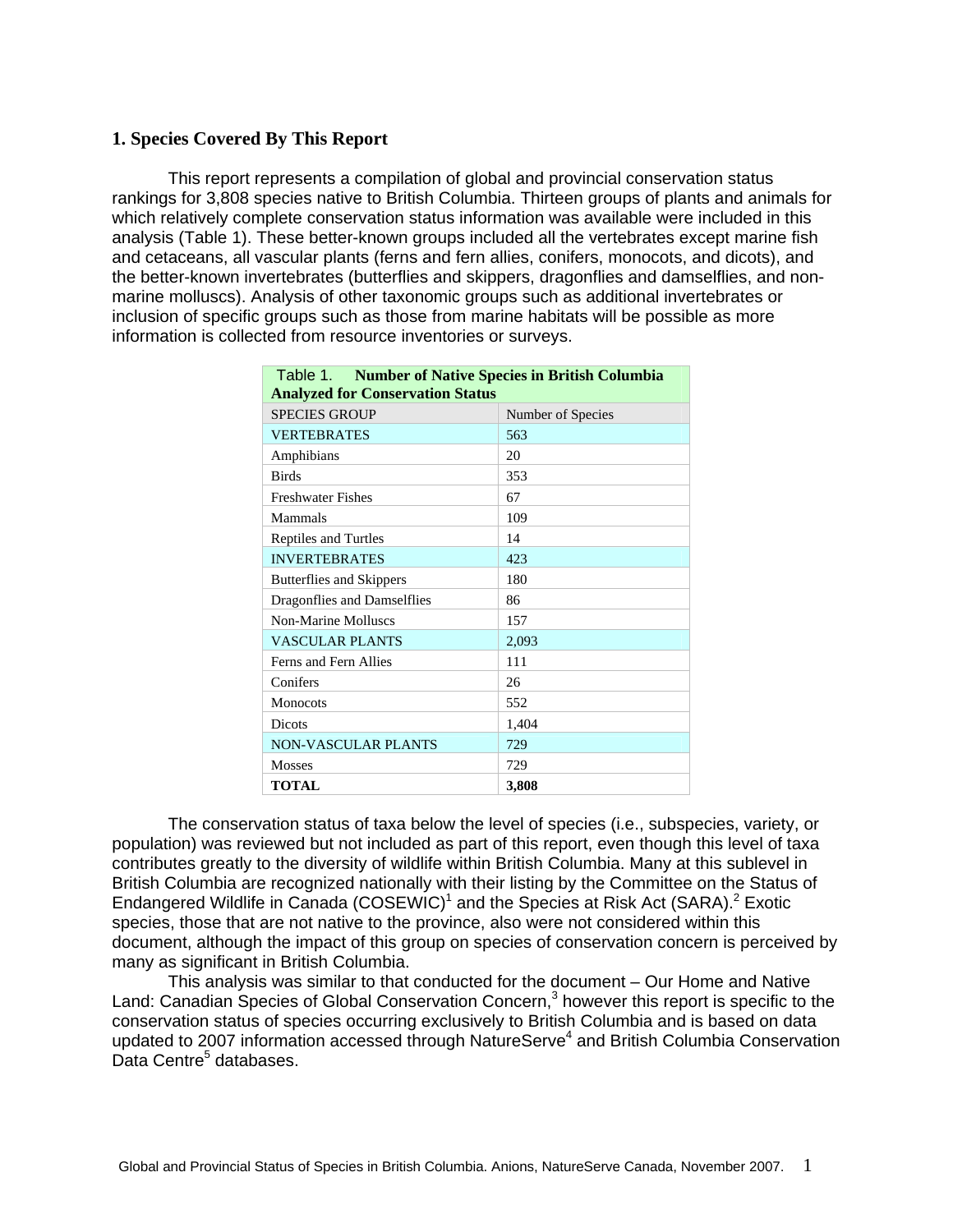#### **1.1 NatureServe Canada: A Network Of Conservation Data Centres in Canada**

Identifying, mapping, and understanding the biodiversity of the landscape is an extraordinary challenge and an essential one for protecting natural heritage. NatureServe strives to develop and provide this vital scientific knowledge to contribute to society and support the natural world. One of the world's foremost biodiversity experts, Edward O. Wilson, acknowledges that NatureServe combines its scientific resources, a commitment to working in partnerships with other institutions, and a strong vision for the future, to provide a foundation for conservation action.

NatureServe Canada provides scientific information about Canada's species and ecosystems to help guide effective conservation targets and natural resource management. A part of the international NatureServe network – an affiliation of 80 independent member programs in the Western Hemisphere (United States, Caribbean, Latin America, South America and Canada), the NatureServe Canada network of Conservation Data Centres is a leading source for reliable information and analysis on the distribution and status of Canada's plants, animals, and ecological communities. NatureServe Canada works in close partnership with key federal and provincial agencies, and international and multi-lateral initiatives concerned with the environment.

NatureServe Canada consists of eight independent Conservation Data Centres (CDCs) covering all ten provinces and the Yukon Territory. Plans are underway to form CDCs in the remaining territories to complete the Canadian network. Most CDCs are part of provincial wildlife agencies, while one (Atlantic Canada) is a private organization serving regional needs. The staff of CDCs include expert field biologists, ecologists, GIS specialists, and information managers. CDCs conduct biological inventories to find and document populations of species, study and classify ecological communities, analyze critical conservation issues, provide customized information products and conservation services, and make their data widely available to the public via the Internet. By using consistent standards and methods for biological inventory and information management, data from each CDC can be combined and analyzed at various scales.

The British Columbia Conservation Data Centre (http://www.env.gov.bc.ca/cdc/) was established in 1991 as a joint project of the Ministry of Environment, the Nature Trust of British Columbia, the Nature Conservancy of Canada and The Nature Conservancy (US). Currently the CDC is housed within the Biodiversity Branch of the B.C. Ministry of Environment. As a member of the NatureServe network, it aims to preserve biodiversity by providing accurate information on species and ecological communities specifically of British Columbia. Access to data is provided by a customized data service or by accessing the BC Species and Ecosystems Explorer on the Internet (http://www.env.gov.bc.ca/atrisk/toolintro.html).

#### **2. Assessing Conservation Status**

Evaluation of the conservation needs of a species requires a system to assess the degree of risk for the species. NatureServe and its member programs have developed a consistent method for this assessment of conservation status.<sup>6</sup> The process relies on accurate information gathered on species usually through field-related appraisals, as well as the knowledge and expertise of individuals linked across the network and other scientists working in museums, research institutions and government agencies. This level of consultation provides a local, regional, national, and international perspective to the process. The assessment leads to the designation of a *Conservation Status Rank*, which gives an estimate of extinction risk.7

NatureServe has developed a standard set of criteria (Table 2) for the development of a Conservation Status Rank. The criteria help assess the overall condition of each species by reviewing many significant factors such as the number of occurrences, biology, habitat, trends, and threats. Each factor contributes to a score from which the Conservation Status Rank is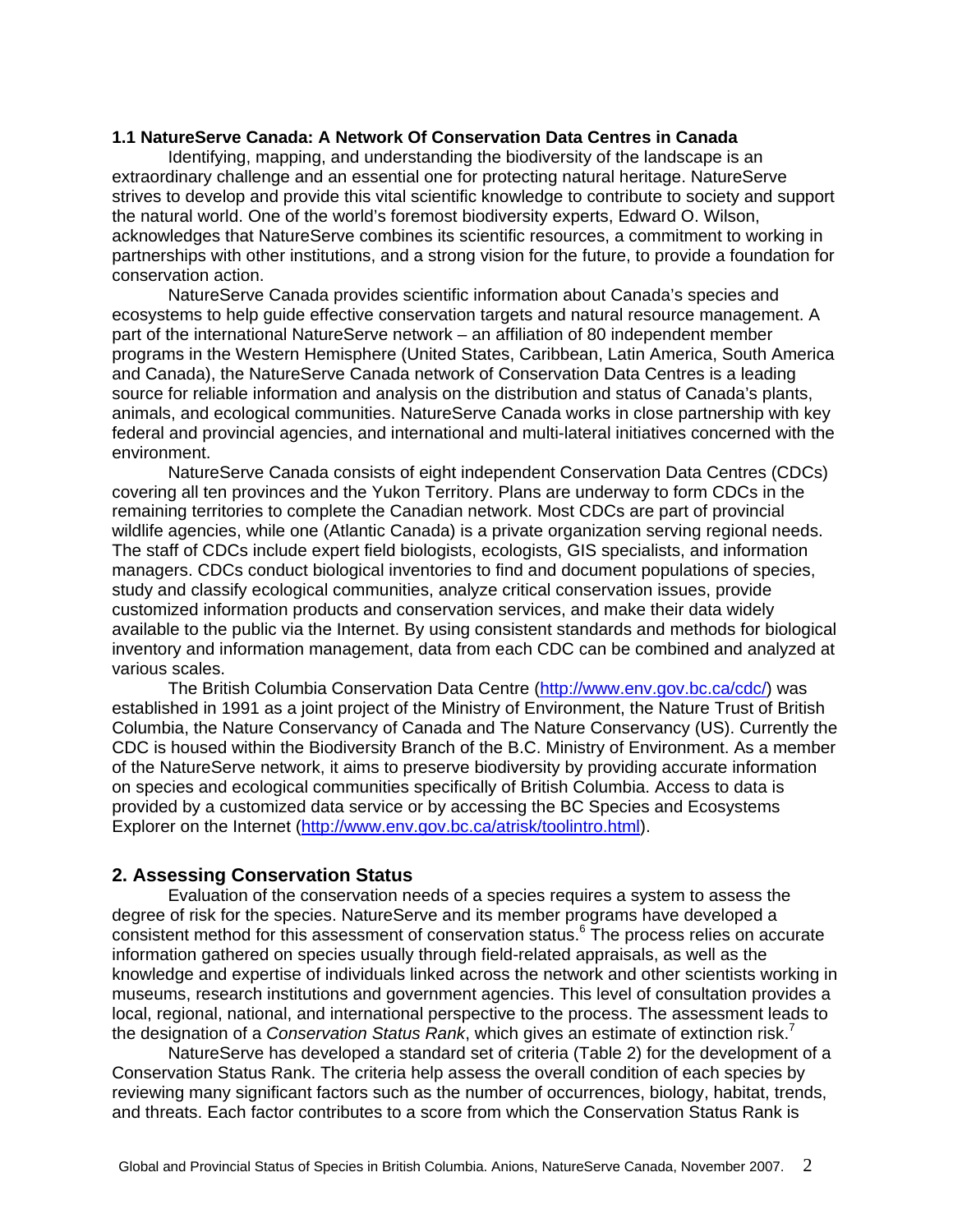derived. Since this process relies on accurate information, individuals knowledgeable about a species or with additional information are also consulted. In fact, the ranking process or review of a rank is often conducted at group sessions or workshops to enable the contribution of information and discussion. Modification to a Conservation Status Rank is based on new information resulting from the monitoring of populations, change to habitats, threats, or other changing conditions, usually as a result of research efforts.

| Table 2.       | <b>Criteria for Assessing Conservation Status</b>   |
|----------------|-----------------------------------------------------|
| 1              | Number of occurrences                               |
| $\mathfrak{D}$ | Number of occurrences with good estimated viability |
| 3              | Population size                                     |
| $\overline{4}$ | Range extent                                        |
| 5              | Area of occupancy                                   |
| 6              | Long-term population and/or habitat trend           |
| 7              | Short-term population and/or habitat trend          |
| 8              | Threats: scope, severity, and immediacy             |
| 9              | Number of protected occurrences                     |
| 10             | Intrinsic vulnerability                             |
| 11             | Environmental specificity                           |
|                | Other considerations                                |

Conservation Status Ranks can apply to species, subspecies, and varieties, as well as ecological communities. A scale from one to five is used to rate various levels of extinction risk (Table 3). Species are also ranked according to their absence, such as extinction/extirpation (X), or perceived absence such as species currently missing or historically present (H). The latter rank allows a time period of 50 years since the last observation of a species and where there is still an expectation that it may be rediscovered. Species of highest conservation concern are grouped as those ranked Extirpated (X), Historical (H), Critically Imperiled (1), Imperiled (2), and Vulnerable (3).

|                | <b>Table 3. Conservation Status Ranks of NatureServe</b> |                                                                                                    |  |  |  |  |  |  |  |
|----------------|----------------------------------------------------------|----------------------------------------------------------------------------------------------------|--|--|--|--|--|--|--|
| X              | <b>Extinct or Presumed</b>                               | Not located despite intensive searches and no expectation of rediscovery.                          |  |  |  |  |  |  |  |
|                | Extirpated                                               |                                                                                                    |  |  |  |  |  |  |  |
| H              | Historical                                               | Possibly extinct or extirpated; known only from historical occurrences but still hope of           |  |  |  |  |  |  |  |
|                |                                                          | rediscovery.                                                                                       |  |  |  |  |  |  |  |
| 1              | Critically Imperiled                                     | At very high risk of extinction due to extreme rarity (often 5 or fewer populations), steep        |  |  |  |  |  |  |  |
|                |                                                          | declines or other factors, making the species especially susceptible to extirpation or extinction. |  |  |  |  |  |  |  |
| 2              | Imperiled                                                | At high risk of extinction due to very restricted range, few populations (often 20 or fewer),      |  |  |  |  |  |  |  |
|                |                                                          | steep declines, or other factors.                                                                  |  |  |  |  |  |  |  |
| 3              | Vulnerable                                               | At moderate risk of extinction due to a restricted range, relatively few populations (often 80 or  |  |  |  |  |  |  |  |
|                |                                                          | fewer), recent and widespread declines, or other factors.                                          |  |  |  |  |  |  |  |
| $\overline{4}$ | <b>Apparently Secure</b>                                 | Uncommon but not rare, and usually widespread in the range. Some cause for long-term               |  |  |  |  |  |  |  |
|                |                                                          | concern.                                                                                           |  |  |  |  |  |  |  |
| 5              | Secure                                                   | Common or very common, and widespread and abundant. Not susceptible to extirpation or              |  |  |  |  |  |  |  |
|                |                                                          | extinction under current conditions.                                                               |  |  |  |  |  |  |  |
| <b>NR</b>      | Not Yet Ranked                                           | Rank is not yet assessed.                                                                          |  |  |  |  |  |  |  |
| <b>NA</b>      | Not Yet Assessed                                         | Species whose pattern of occurrence in the province is not compatible with the                     |  |  |  |  |  |  |  |
|                |                                                          | assessment process.                                                                                |  |  |  |  |  |  |  |
| U              | Unrankable                                               | Suitable information is not available for ranking.                                                 |  |  |  |  |  |  |  |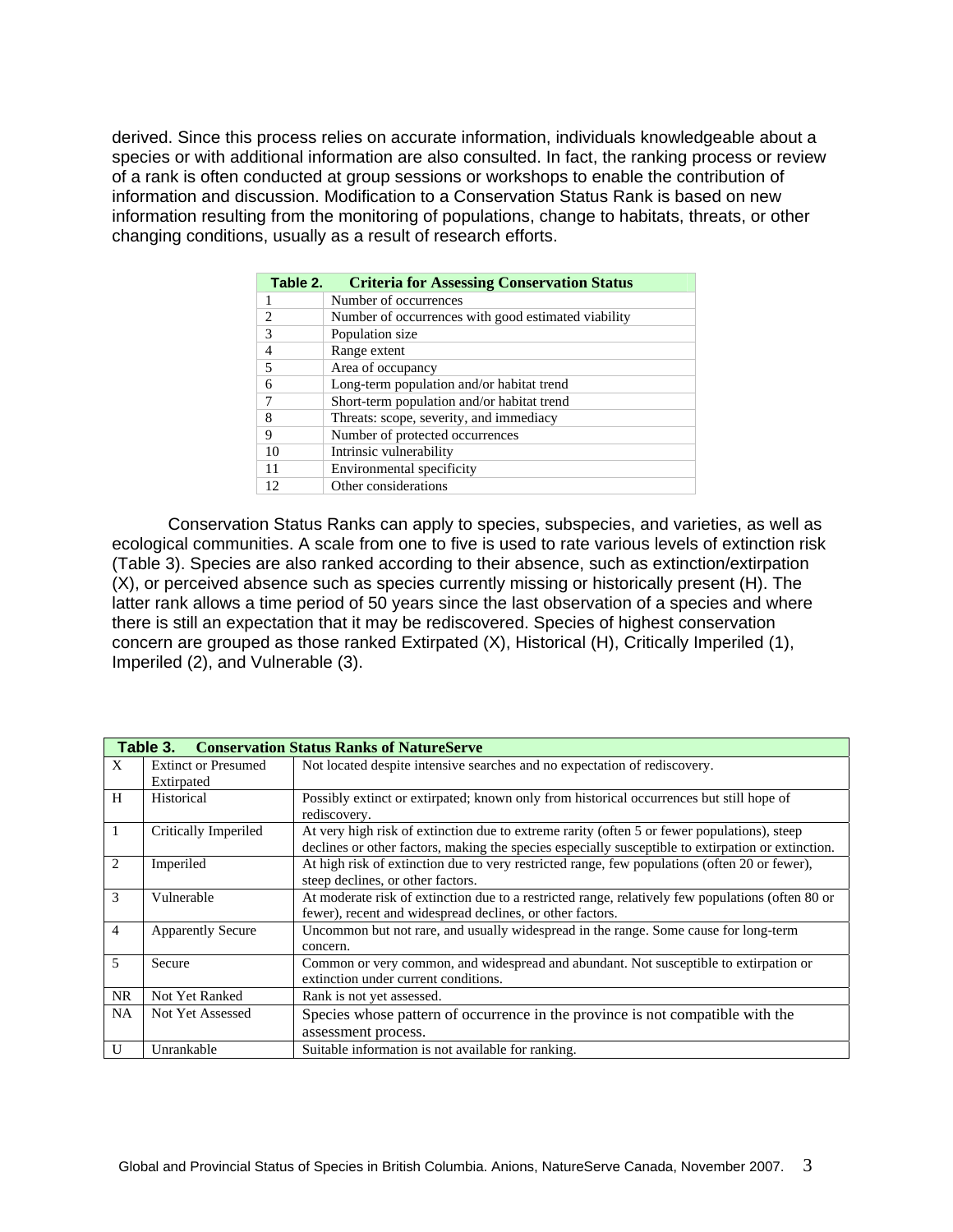Ranks can be applied at various geographic levels: Global or range-wide (G); National or country-wide (N); and Subnational or province/territory-wide (S). The Conservation Status Rank of a species is usually different at each level, although if a species is of global conservation concern it usually is also at the national and subnational levels. Combining the different levels of Conservation Status Ranks provides a useful geographic perspective as well as providing information to target conservation priorities. For example, the sharp-tailed snake (*Contia tenuis*) has a Global Conservation Status Rank of G5 indicating its secure status across its entire range; whereas it has a Subnational Conservation Status Rank of S1 to convey its very high risk of imperilment with its occurrence in British Columbia. Since the species only occurs in British Columbia, it also receives a National Conservation Status Rank of N1 similar to its subnational rank, although for many species in Canada this country-wide rank using NatureServe's assessment has not been completed. Conservation Status Ranks also apply at the infra-specific level involving subspecies, varieties and populations, and are given an equivalent 'T' ranking. This sublevel was not included in this report, which analyzed at the species level only.

For the analysis of NatureServe ranks in this report, species designated with a 'Range Rank' were rounded to the higher rank – e.g. S2S3 is rounded to S2; S2S4 is averaged to S3. Range ranks are given when not enough information is available to score a specific rank and are rounded to the higher rank to safeguard the species. Ranks followed by a question mark – e.g. S3? are also uncertain but are treated as certain for in analysis.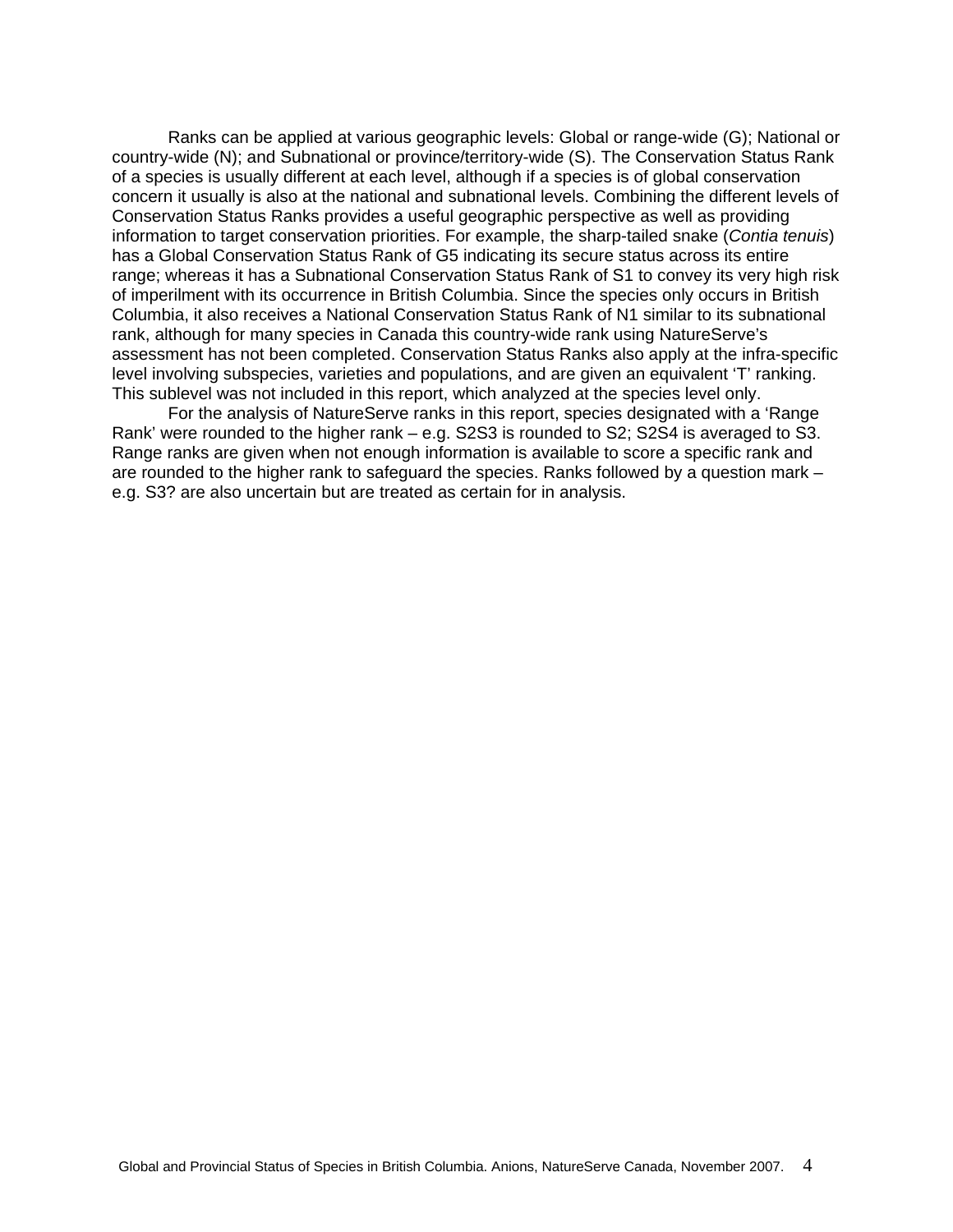### **3. The Status of Species in British Columbia**

The focus of this report was Global and Subnational Conservation Status Ranks specifically for species occurring in British Columbia. Ranks of 3808 plants and animals within 13 of the better-known taxonomic groups were analyzed (Table 1). The results show that 91% of species in British Columbia are secure (G5) or apparently secure (G4) globally, whereas 54% are secure (S5) or apparently secure (S4) provincially (Table 4). About three percent of the species considered have not been assessed (NA), are not yet ranked (NR) or are unrankable (U). The remainder of species occurring in British Columbia are of conservation concern – 6 % globally (231 species) and 43% provincially (1640 species). Within the taxonomic groups, mosses and dicots have the highest numbers of species both of global and provincial conservation concern (Table 5, Table 6). Following this, non-marine molluscs, monocots, ferns and fern allies have the largest number of species of global conservation concern whereas provincially the monocots, birds, ferns and fern allies have the greatest numbers. However proportionally, the taxonomic groups that have the highest percentage of species of global conservation concern are non-marine molluscs (22%), mosses (12%), ferns and fern allies (12%), reptiles and turtles (7%) and amphibians (5%) (Table 5, Figure 1). Provincially, the taxonomic groups that have the highest proportion of species of conservation concern are mosses (65%), reptiles and turtles (64%), ferns and fern allies (58%), dicots (46%), and amphibians (45%) (Table 6, Figure 2). Appendices listing all species of global and provincial conservation concern found in British Columbia are available at www.biodiversitybc.org.<sup>8</sup>

| Summary of native species of global and provincial conservation concern<br>Table 4. |                                |                |                                         |                                     |  |  |  |  |  |  |
|-------------------------------------------------------------------------------------|--------------------------------|----------------|-----------------------------------------|-------------------------------------|--|--|--|--|--|--|
|                                                                                     |                                | Global         | <b>Provincial</b>                       |                                     |  |  |  |  |  |  |
| <b>Conservation Status Rank</b>                                                     | <b>Total</b><br><b>Species</b> | <b>Species</b> | Percent of Number of <br><b>Species</b> | <b>Percent of</b><br><b>Species</b> |  |  |  |  |  |  |
| Extinct or Extirpated (GX, SX)                                                      |                                | $<$ 1%         | 14                                      | $<$ 1%                              |  |  |  |  |  |  |
| Historical (GH, SH)                                                                 |                                | ${<}1\%$       | 28                                      | $<$ 1%                              |  |  |  |  |  |  |
| Critically Imperiled (G1, S1)                                                       | 19                             | ${<}1\%$       | 301                                     | 8%                                  |  |  |  |  |  |  |
| Imperiled $(G2, S2)$                                                                | 40                             | ${<}1\%$       | 629                                     | 17%                                 |  |  |  |  |  |  |
| Vulnerable (G3, S3)                                                                 | 172                            | 5%             | 668                                     | 18%                                 |  |  |  |  |  |  |
| Total species of conservation concern                                               | 233                            | 6%             | 1,640                                   | 43%                                 |  |  |  |  |  |  |
|                                                                                     |                                |                |                                         |                                     |  |  |  |  |  |  |
| Apparently secure or secure<br>(G4, S4, G5, S5)                                     | 3,475                          | 91%            | 2,055                                   | 54%                                 |  |  |  |  |  |  |
| Not ranked, not assessed or unrankable<br>(GNR, SNR, or GNA, SNA or GU, SU)         | 100                            | 3%             | 100                                     | 3%                                  |  |  |  |  |  |  |
| Total number of species assessed                                                    | 3.808                          |                |                                         |                                     |  |  |  |  |  |  |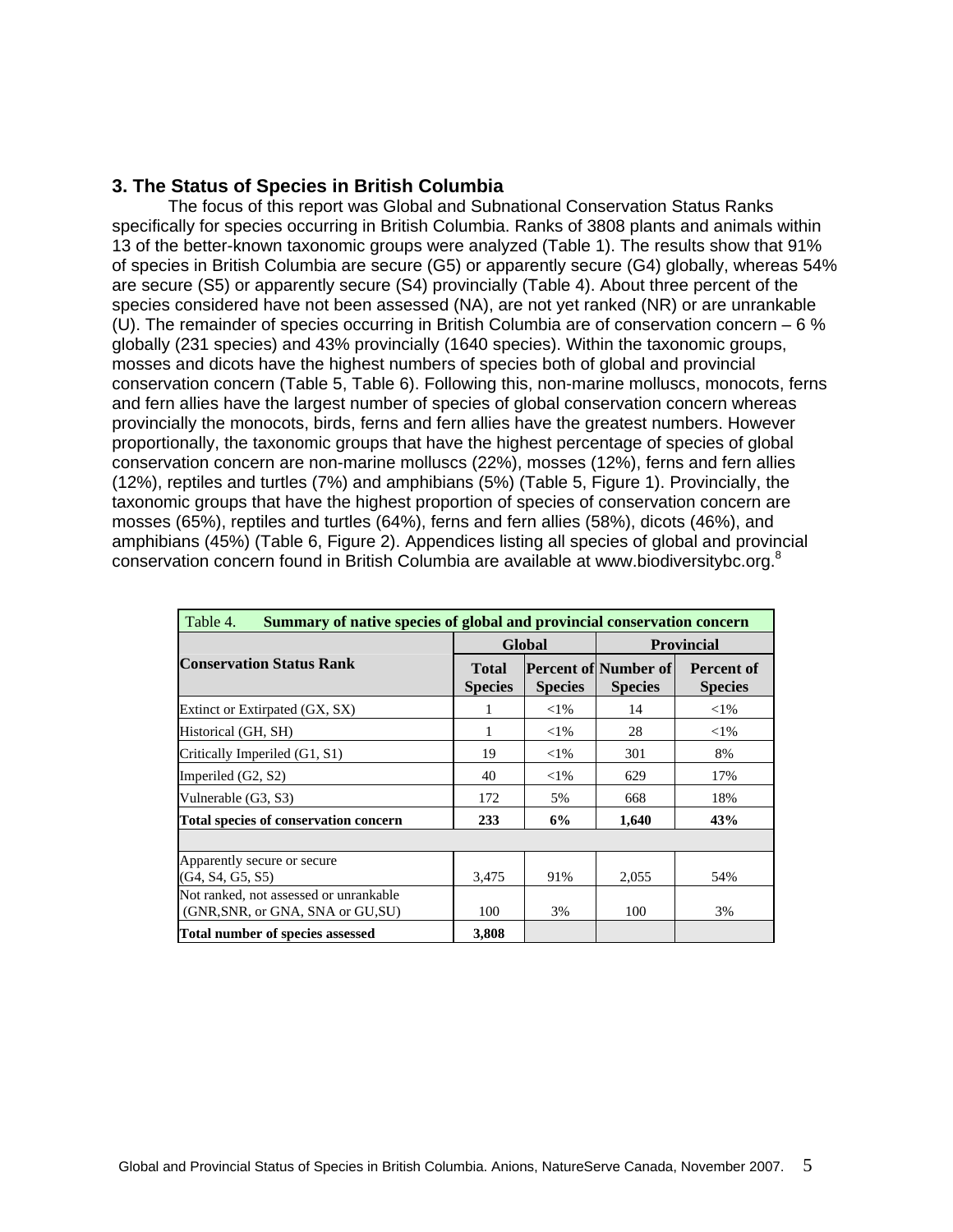| Table 5.                             |                                                                | Global conservation status of native species in British Columbia. <sup>1</sup> |                                |                                      |                                    |                                     |                                               |                |                                                                                         |                                                                                         |                                                                              |
|--------------------------------------|----------------------------------------------------------------|--------------------------------------------------------------------------------|--------------------------------|--------------------------------------|------------------------------------|-------------------------------------|-----------------------------------------------|----------------|-----------------------------------------------------------------------------------------|-----------------------------------------------------------------------------------------|------------------------------------------------------------------------------|
|                                      |                                                                |                                                                                |                                |                                      |                                    |                                     |                                               |                |                                                                                         |                                                                                         |                                                                              |
|                                      |                                                                |                                                                                |                                |                                      |                                    |                                     |                                               |                |                                                                                         |                                                                                         |                                                                              |
| <b>SPECIES GROUP</b>                 | <b>Total</b><br><b>Number</b><br>of Species<br><b>Assessed</b> | <b>Extinct or</b><br>presumed<br>extirpated<br><b>GX</b>                       | <b>Historical</b><br><b>GH</b> | <b>Critically</b><br>imperiled<br>G1 | <b>Imperiled</b><br>G <sub>2</sub> | <b>Vulnerable</b><br>G <sub>3</sub> | <b>Apparently</b><br>secure<br>G <sub>4</sub> | G <sub>5</sub> | Not ranked,<br>not assessed<br><sub>or</sub><br>unrankable<br>Secure GNR, GNA,<br>or GU | <b>Total Number</b><br>of Species of<br><b>Conservation</b><br>Concern<br>$G1-G3,GX,GH$ | Global<br><b>Conservation</b><br>Concern<br>(% of total species<br>assessed) |
| <b>VERTEBRATES</b>                   | 563                                                            | $\mathbf{1}$                                                                   | $\bf{0}$                       | $\overline{\mathbf{4}}$              | $\overline{2}$                     | 12                                  | 56                                            | 488            | $\mathbf{0}$                                                                            | 19                                                                                      | 3%                                                                           |
| Amphibians                           | 20                                                             | $\theta$                                                                       | $\mathbf{0}$                   | $\mathbf{0}$                         |                                    | $\overline{0}$                      | $\overline{7}$                                | 12             | $\mathbf{0}$                                                                            |                                                                                         | 5%                                                                           |
| <b>Birds</b>                         | 353                                                            | $\mathbf{1}$                                                                   | $\theta$                       | $\overline{2}$                       | $\overline{0}$                     | $\overline{7}$                      | 29                                            | 314            | $\Omega$                                                                                | 10                                                                                      | 3%                                                                           |
| <b>Freshwater Fishes</b>             | 67                                                             | $\overline{0}$                                                                 | $\overline{0}$                 |                                      | $\boldsymbol{0}$                   | $\overline{2}$                      | 8                                             | 56             | $\mathbf{0}$                                                                            | 3                                                                                       | 4%                                                                           |
| Mammals                              | 109                                                            | $\overline{0}$                                                                 | $\overline{0}$                 |                                      |                                    | $\sqrt{2}$                          | 12                                            | 93             | $\Omega$                                                                                | $\overline{4}$                                                                          | 4%                                                                           |
| Reptiles and Turtles                 | 14                                                             | $\Omega$                                                                       | $\theta$                       | $\overline{0}$                       | $\overline{0}$                     | $\mathbf{1}$                        | $\Omega$                                      | 13             | $\Omega$                                                                                |                                                                                         | 7%                                                                           |
| <b>INVERTEBRATES</b>                 | 423                                                            | $\bf{0}$                                                                       | $\mathbf{1}$                   | $\overline{\mathbf{4}}$              | $\bf{8}$                           | 28                                  | 45                                            | 335            | $\boldsymbol{2}$                                                                        | 41                                                                                      | 10%                                                                          |
| Butterflies and Skippers             | 180                                                            | $\theta$                                                                       | $\overline{0}$                 | $\overline{0}$                       | $\mathbf{1}$                       | 5                                   | 14                                            | 159            | $\mathbf{1}$                                                                            | 6                                                                                       | 3.%                                                                          |
| Dragonflies and<br>Damselflies       | 86                                                             | $\theta$                                                                       | $\overline{0}$                 | $\theta$                             | $\boldsymbol{0}$                   | 1                                   | 8                                             | 77             | $\theta$                                                                                |                                                                                         | 1%                                                                           |
| Non-marine Molluscs                  | 157                                                            | $\overline{0}$                                                                 | $\mathbf{1}$                   | 4                                    | 7                                  | 22                                  | 23                                            | 99             | $\mathbf{1}$                                                                            | 34                                                                                      | 22%                                                                          |
| <b>VASCULAR PLANTS</b>               | 2,093                                                          | $\bf{0}$                                                                       | $\bf{0}$                       | $\mathbf{3}$                         | 7                                  | 75                                  | 437                                           | 1.546          | 25                                                                                      | 85                                                                                      | 4%                                                                           |
| Ferns and Fern Allies                | 111                                                            | $\theta$                                                                       | $\Omega$                       | $\mathbf{2}$                         | 3                                  | 8                                   | 24                                            | 72             | $\overline{2}$                                                                          | 13                                                                                      | 12%                                                                          |
| Conifers                             | 26                                                             | $\theta$                                                                       | $\overline{0}$                 | $\overline{0}$                       | $\overline{0}$                     | $\overline{0}$                      | $\overline{4}$                                | 21             |                                                                                         | $\mathbf{0}$                                                                            | 0%                                                                           |
| Monocots                             | 552                                                            | $\Omega$                                                                       | $\overline{0}$                 | $\overline{0}$                       | $\boldsymbol{0}$                   | 14                                  | 106                                           | 424            | 8                                                                                       | 14                                                                                      | 3%                                                                           |
| <b>Dicots</b>                        | 1,404                                                          | $\theta$                                                                       | $\mathbf{0}$                   | $\mathbf{1}$                         | $\overline{4}$                     | 53                                  | 303                                           | 1,029          | 14                                                                                      | 58                                                                                      | 4%                                                                           |
| <b>NON-VASCULAR</b><br><b>PLANTS</b> | 729                                                            | $\bf{0}$                                                                       | $\bf{0}$                       | ${\bf 8}$                            | 23                                 | 57                                  | 279                                           | 289            | 73                                                                                      | 88                                                                                      | 12%                                                                          |
| <b>Mosses</b>                        | 729                                                            | $\mathbf{0}$                                                                   | $\overline{0}$                 | $\,8\,$                              | 23                                 | 57                                  | 279                                           | 289            | 73                                                                                      | 88                                                                                      | 12%                                                                          |
| <b>TOTAL</b>                         | 3,808                                                          | $\mathbf{1}$                                                                   | $\mathbf{1}$                   | 19                                   | 40                                 | 172                                 | 817                                           | 2,658          | 100                                                                                     | 233                                                                                     | 6%                                                                           |
| % of Total Species                   |                                                                | ${<}1\%$                                                                       | ${<}1\%$                       | $<$ l $%$                            | $<$ l $%$                          | 5%                                  | 21%                                           | 70%            | 3%                                                                                      | 6%                                                                                      |                                                                              |

 $\mathcal{L}(\mathcal{L})$  and  $\mathcal{L}(\mathcal{L})$ 

 $^1$  Species of provincial conservation concern are listed in Appendix B. $^8$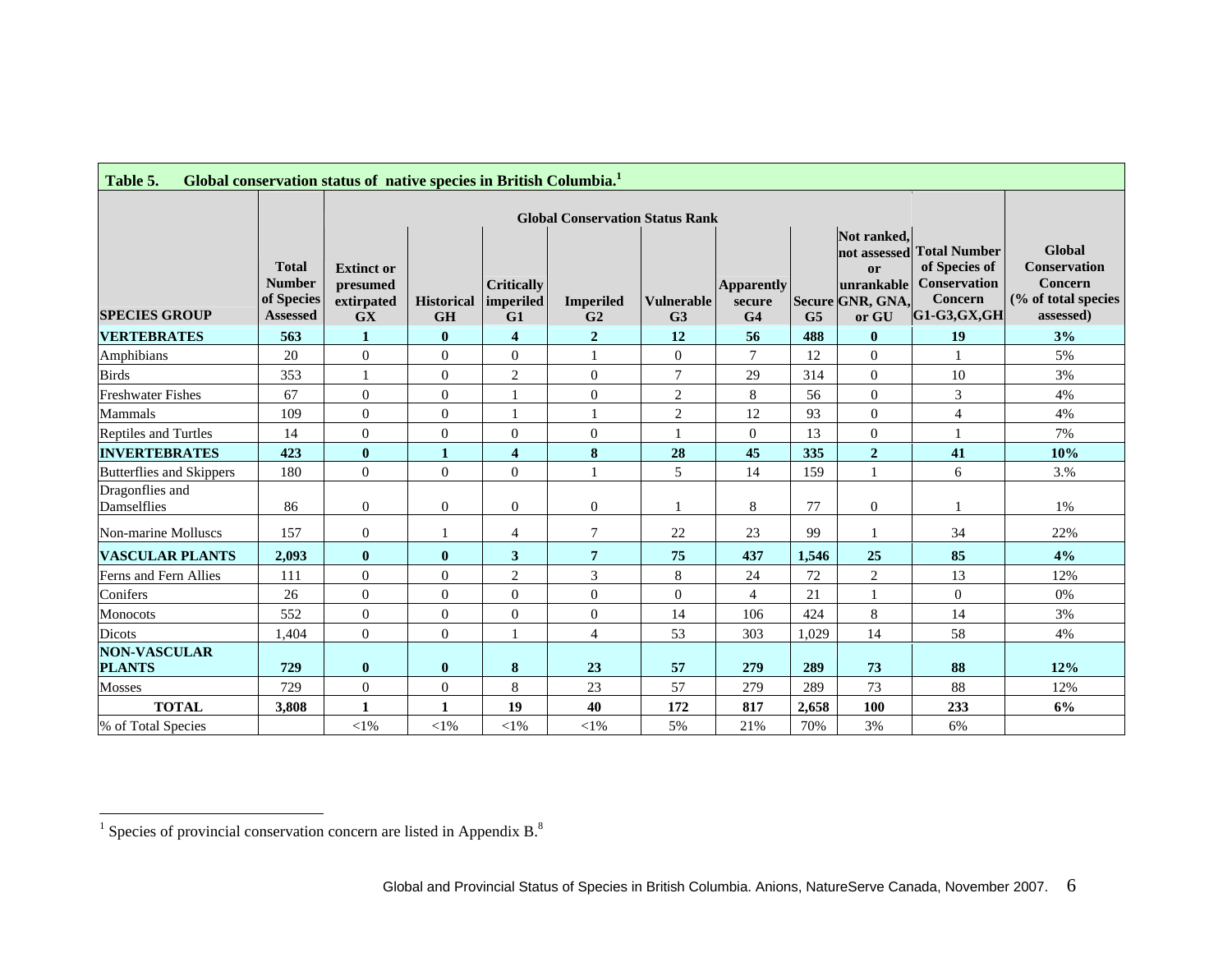| Provincial conservation status of native species in British Columbia. <sup>2</sup><br>Table 6. |                                                                |                                                          |                                            |                                     |                                    |                                     |                                          |                                 |                                                                      |                                                                                                |                                                                                  |
|------------------------------------------------------------------------------------------------|----------------------------------------------------------------|----------------------------------------------------------|--------------------------------------------|-------------------------------------|------------------------------------|-------------------------------------|------------------------------------------|---------------------------------|----------------------------------------------------------------------|------------------------------------------------------------------------------------------------|----------------------------------------------------------------------------------|
|                                                                                                |                                                                | <b>Provincial Conservation Status Rank</b>               |                                            |                                     |                                    |                                     |                                          |                                 |                                                                      |                                                                                                |                                                                                  |
| <b>SPECIES GROUP</b>                                                                           | <b>Total</b><br><b>Number</b><br>of Species<br><b>Assessed</b> | <b>Extinct or</b><br>presumed<br>extirpated<br><b>SX</b> | <b>Historical   imperiled</b><br><b>SH</b> | <b>Critically</b><br>S <sub>1</sub> | <b>Imperiled</b><br>S <sub>2</sub> | <b>Vulnerable</b><br>S <sub>3</sub> | <b>Apparently</b><br>secure<br><b>S4</b> | <b>Secure</b><br>S <sub>5</sub> | Not ranked.<br>not assessed<br>or<br>unrankable<br>SNR, SNA<br>or SU | <b>Total Number</b><br>of Species of<br><b>Conservation</b><br>Concern<br><b>S1-S3, SX, SH</b> | Provincial<br><b>Conservation</b><br>Concern<br>(% of total species<br>assessed) |
| <b>VERTEBRATES</b>                                                                             | 563                                                            | 5                                                        | $\mathbf{1}$                               | 35                                  | 39                                 | 60                                  | 159                                      | 202                             | 62                                                                   | 140                                                                                            | 25%                                                                              |
| Amphibians                                                                                     | 20                                                             | $\overline{0}$                                           | $\mathbf{0}$                               | 3                                   | 2                                  | $\overline{4}$                      | 8                                        | 3                               | $\Omega$                                                             | 9                                                                                              | 45%                                                                              |
| <b>Birds</b>                                                                                   | 353                                                            | 3                                                        | $\overline{0}$                             | 14                                  | 19                                 | 34                                  | 107                                      | 120                             | 56                                                                   | 70                                                                                             | 20%                                                                              |
| <b>Freshwater Fishes</b>                                                                       | 67                                                             | $\overline{0}$                                           | $\mathbf{0}$                               | 9                                   | 6                                  | $\,8\,$                             | 18                                       | 23                              | 3                                                                    | 23                                                                                             | 34%                                                                              |
| Mammals                                                                                        | 109                                                            | $\theta$                                                 |                                            | $\tau$                              | 11                                 | 10                                  | 23                                       | 54                              | 3                                                                    | 29                                                                                             | 27%                                                                              |
| Reptiles and Turtles                                                                           | 14                                                             | $\overline{2}$                                           | $\overline{0}$                             | $\overline{c}$                      | $\mathbf{1}$                       | 4                                   | 3                                        | $\overline{2}$                  | $\mathbf{0}$                                                         | 9                                                                                              | 64%                                                                              |
| <b>INVERTEBRATES</b>                                                                           | 423                                                            | $\boldsymbol{2}$                                         | 10                                         | 15                                  | 33                                 | 55                                  | 66                                       | 220                             | 22                                                                   | 115                                                                                            | 27%                                                                              |
| Butterflies and Skippers                                                                       | 180                                                            | $\mathbf{1}$                                             | $\mathbf{0}$                               | 6                                   | 16                                 | 23                                  | 25                                       | 105                             | $\overline{4}$                                                       | 46                                                                                             | 26%                                                                              |
| Dragonflies and<br>Damselflies                                                                 | 86                                                             | $\mathbf{0}$                                             | $\mathbf{0}$                               | $\overline{4}$                      | 5                                  | 12                                  | 17                                       | 47                              |                                                                      | 21                                                                                             | 24%                                                                              |
| Non-marine Molluscs                                                                            | 157                                                            | $\mathbf{1}$                                             | 10                                         | 5                                   | 12                                 | 20                                  | 24                                       | 68                              | 17                                                                   | 48                                                                                             | 31%                                                                              |
| <b>VASCULAR PLANTS</b>                                                                         | 2,093                                                          | $\overline{\mathbf{4}}$                                  | 16                                         | 187                                 | 317                                | 390                                 | 586                                      | 585                             | 8                                                                    | 914                                                                                            | 44%                                                                              |
| Ferns and Fern Allies                                                                          | 111                                                            | $\theta$                                                 | 1                                          | 14                                  | 17                                 | 32                                  | 36                                       | 11                              | $\Omega$                                                             | 64                                                                                             | 58%                                                                              |
| Conifers                                                                                       | 26                                                             | $\mathbf{0}$                                             | $\mathbf{0}$                               | $\mathbf{0}$                        | $\mathbf{1}$                       | 2                                   | 5                                        | 18                              | $\theta$                                                             | 3                                                                                              | 12%                                                                              |
| Monocots                                                                                       | 552                                                            | $\overline{0}$                                           | $\overline{4}$                             | 34                                  | 88                                 | 70                                  | 195                                      | 159                             | $\overline{2}$                                                       | 196                                                                                            | 36%                                                                              |
| Dicots                                                                                         | 1,404                                                          | $\overline{4}$                                           | 11                                         | 139                                 | 211                                | 286                                 | 350                                      | 397                             | 6                                                                    | 651                                                                                            | 46%                                                                              |
| <b>NON-VASCULAR</b><br><b>PLANTS</b>                                                           | 729                                                            | 3                                                        | $\mathbf{1}$                               | 64                                  | 240                                | 163                                 | 237                                      | $\bf{0}$                        | 21                                                                   | 471                                                                                            | 65%                                                                              |
| <b>Mosses</b>                                                                                  | 729                                                            | 3                                                        |                                            | 64                                  | 240                                | 163                                 | 237                                      | $\overline{0}$                  | 21                                                                   | 471                                                                                            | 65%                                                                              |
| <b>TOTAL</b>                                                                                   | 3,808                                                          | 14                                                       | 28                                         | 301                                 | 629                                | 668                                 | 1,048                                    | 1.007                           | 113                                                                  | 1.640                                                                                          | 43%                                                                              |
| % of Total Species                                                                             |                                                                | <1%                                                      | <1%                                        | 8%                                  | 17%                                | 18%                                 | 28%                                      | 26%                             | 3%                                                                   | 43%                                                                                            |                                                                                  |

 $\frac{1}{22}$  Species of provincial conservation concern are listed in Appendix C.<sup>8</sup>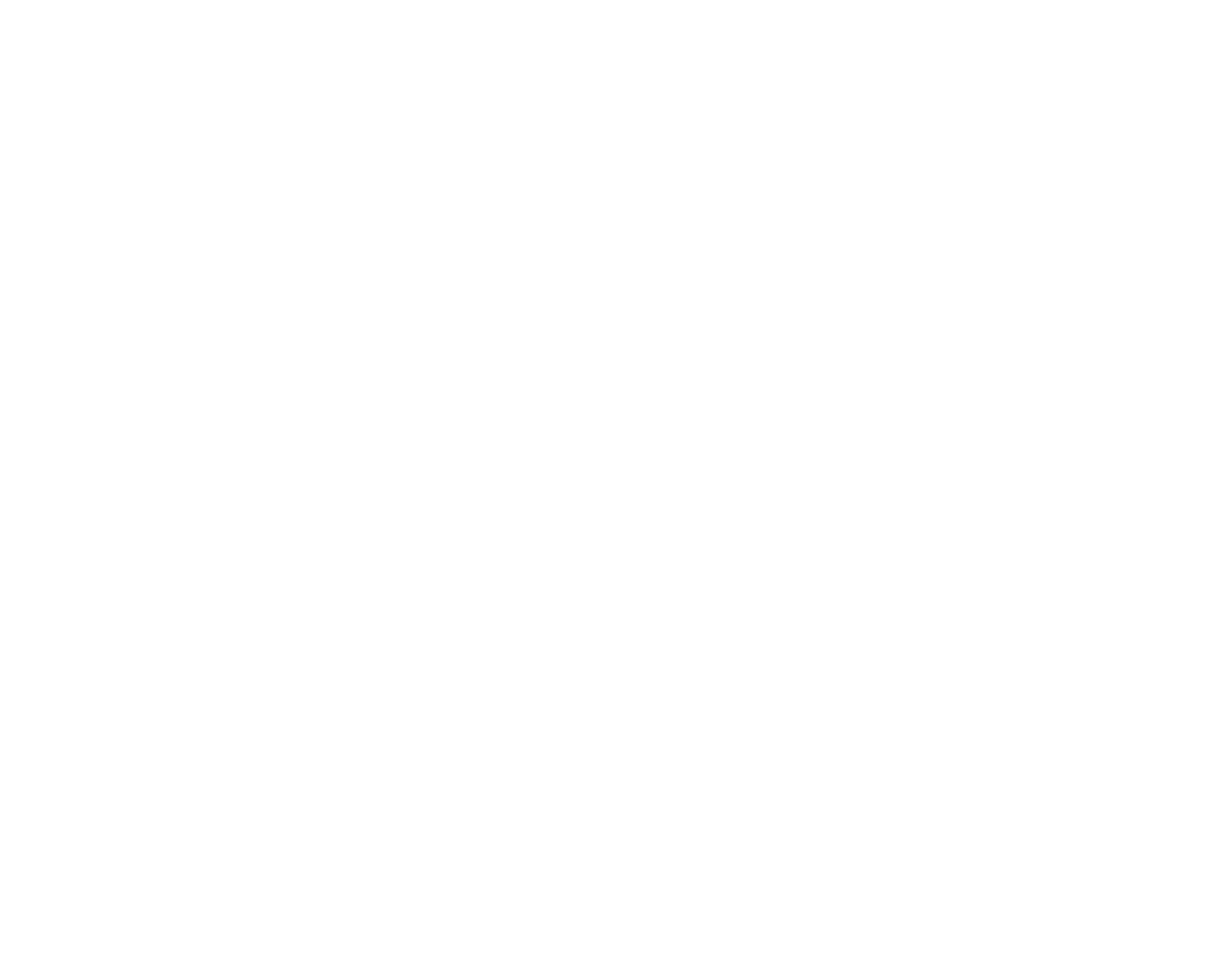

Figure 1. Species of global conservation concern as percent of species assessed for plant and animal groups in B.C. \* Total species assessed= 3,808. Proportion of species assessed as at risk in each species group are as follows: non-marine molluscs (34/157); mosses (88/729); ferns & fern allies (13/111); reptiles & turtles (1/14); amphibians (1/20); dicots (58/1,404); mammals (4/109); freshwater fishes (3/67); monocots (14/552); birds (10/353); butterflies & skippers (6/180); dragonflies & damselflies (1/86); conifers (0/26).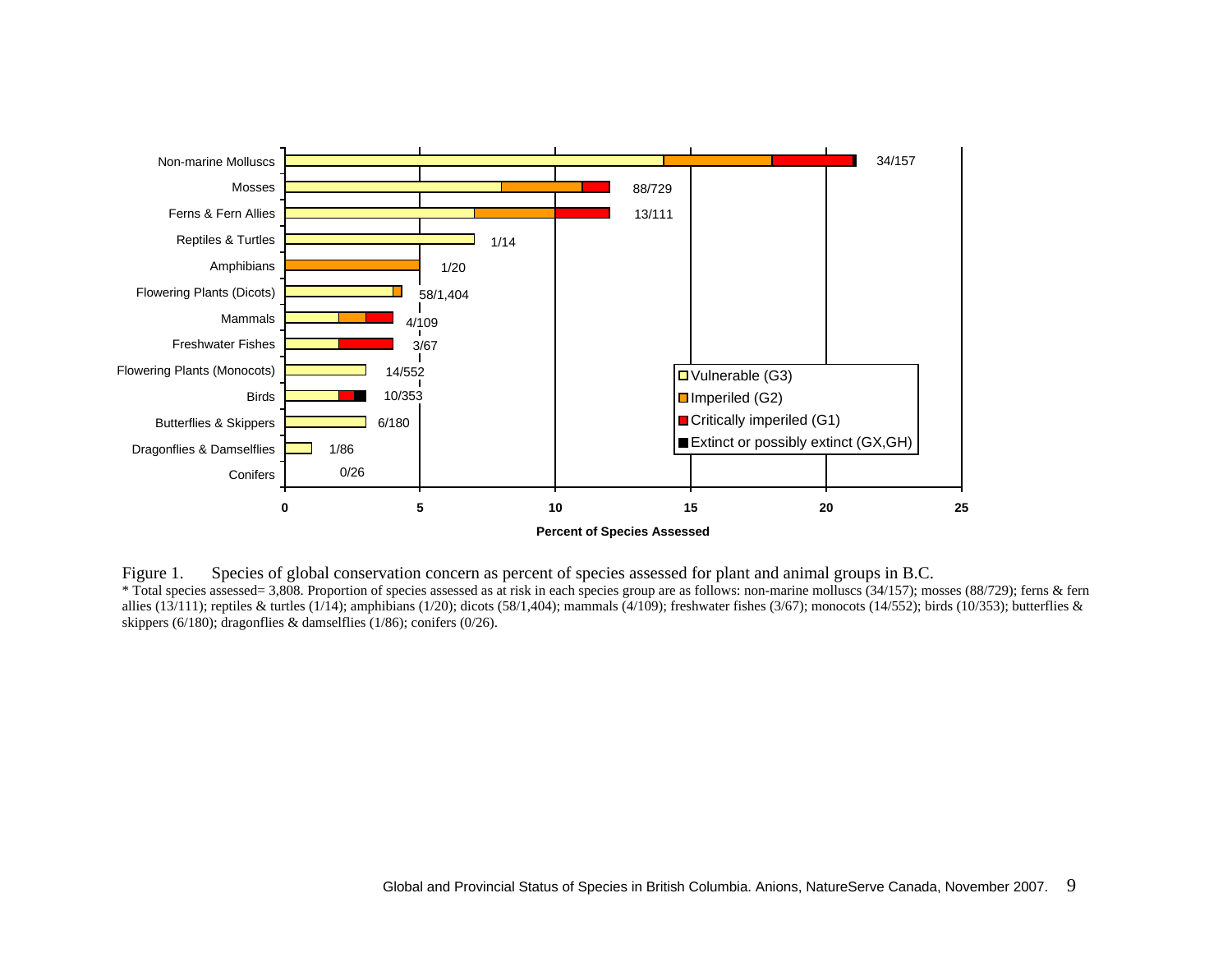

Figure 2. Species of provincial conservation concern as percent of total species assessed for plant and animal groups in B.C. \* Total species assessed=3,808. Proportion of species assessed as at risk in each species group are as follows: mosses (471/729); reptiles & turtles (9/14); ferns & fern allies  $(64/111)$ ; dicots  $(651/1,404)$ ; amphibians  $(9/20)$ ; monocots  $(196/552)$ ; freshwater fishes  $(23/67)$ ; non-marine molluscs  $(48/157)$ ; mammals  $(29/109)$ ; butterflies & skippers (46/180); dragonflies & damselflies (21/86); birds (70/353); conifers (3/26).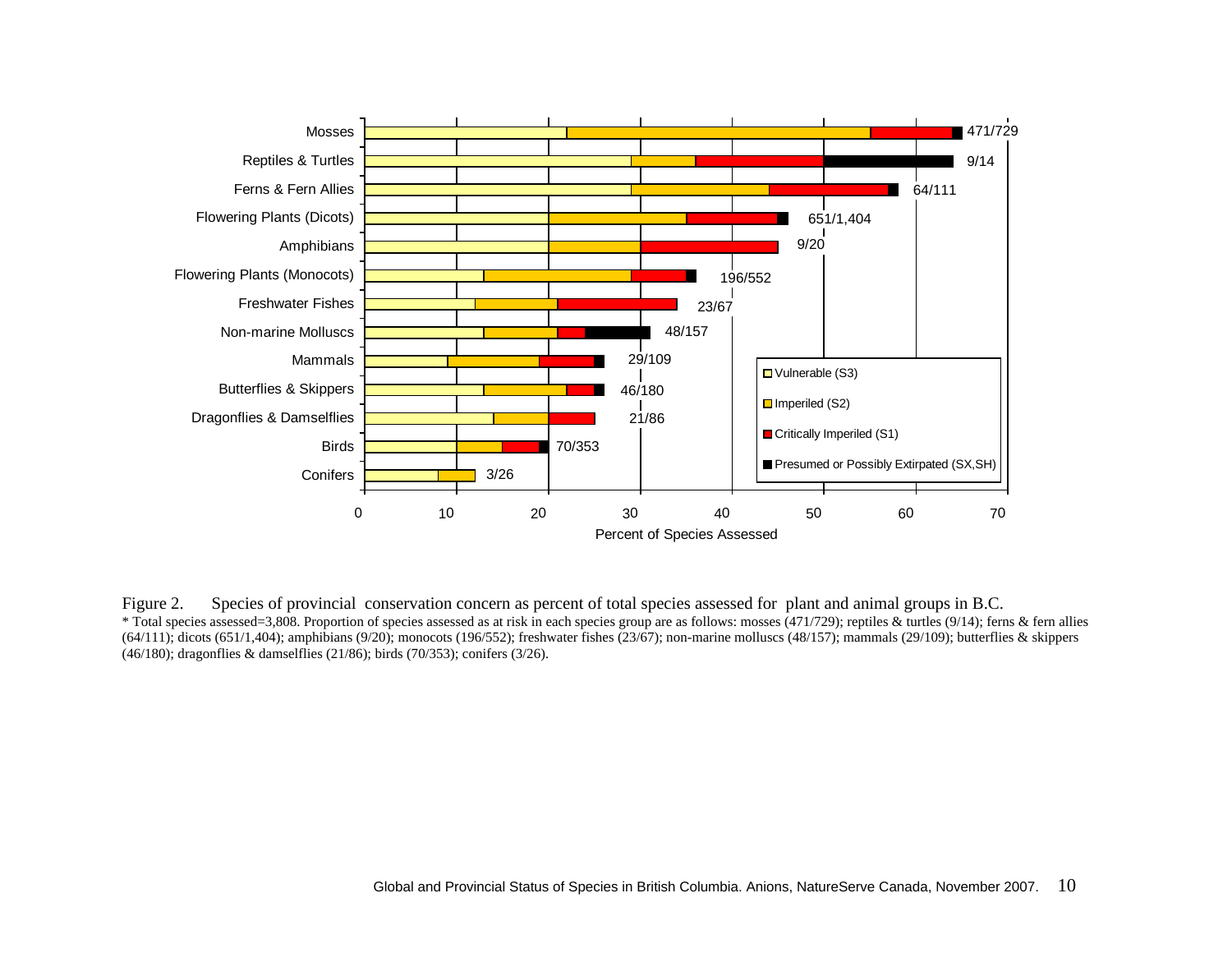#### **3.1 VERTEBRATES**

Vertebrates of British Columbia included in this report are amphibians, birds, freshwater fishes, mammals, and reptiles and turtles. Overall 563 species were investigated for their conservation status. Globally, 19 species or 3% are of conservation concern, whereas provincially 140 species or 25% are of conservation concern (Tables 5 and 6). The groups with the highest proportion of species of global conservation concern are the reptiles and turtles (7%) and the amphibians (5%), while the group with the most species of global conservation concern are the birds.

**Amphibians** including salamanders, newts, toads and frogs comprise 20 species native to British Columbia (Table 1). Thirteen or 65% of these species have their Canadian distribution in British Columbia, whereas none exist solely in British Columbia for their North American distribution (Table 7). 8 Oregon spotted frog (*Rana pretiosa*) is B.C.'s only amphibian of global conservation concern (Table 5; Appendix B). Nine amphibians are of provincial conservation concern (Table 6).

The majority of species (353 species) within vertebrates present in British Columbia belong to **birds** (Table 1). Ten species or 3% are of global conservation concern (Table 5; Appendix B), whereas 70 species (20%) are of provincial conservation concern (Tables 6; Appendix C). Seven of the eight birds of global conservation concern are marine birds that also require terrestrial or freshwater ecosystems for nesting (Appendix B and K) . Forty-six species (13%) birds have their sole distribution in British Columbia, of which 14 (30%) are of provincial conservation concern (Table 7). Eight or 57% of those species of provincial conservation concern are terrestrial species. No species native to British Columbia has its exclusive North American distribution within the province. (Table 8).  $8$  Three species of B.C. birds are no longer found in the province (presumed extirpated): passenger pigeon (*Ectopistes migratorius*) which is extinct in its global range, greater sage-grouse (*Centrocercus urophasianus*) and yellow-billed cuckoo (*Coccyzus americanus*) (Table 6; Appendix H).

Sixty-seven species of native **freshwater fishes** were reviewed for conservation status in British Columbia. Sixteen species or 24% are unique to B.C. for Canada, while 1 species, Vancouver lamprey (*Lampetra macrostoma*) occurs only in B.C. in the world (Table 8; Appendix D). <sup>8</sup> Of the freshwater fishes assessed, 4% are of conservation concern in their global range (Table 5) and 34% are of conservation concern within the province (Table 6).

**Mammals** investigated for this report included 109 species, from both terrestrial and marine ecosystems with overlap with the terrestrial (e.g., exclusively marine mammals such as whales are not included). Four species or 4% are of global conservation concern, and 29 species or 27% are of provincial conservation concern (Tables 5 and 6). Twenty-nine species or 27% have their Canadian distribution only within British Columbia, of which 13 or 44% are of provincial conservation concern. Vancouver Island marmot (*Marmota vancouverensis*) which is of both global and provincial conservation concern is found only in B.C. in the world (endemic). (Table  $\overline{7}$ ; Appendix D). <sup>8</sup> While no species have been extirpated from province, the white-tailed jackrabbit (*Lepus townsendii*) is known only from historical records and may be extirpated (Table 5; Appendix H).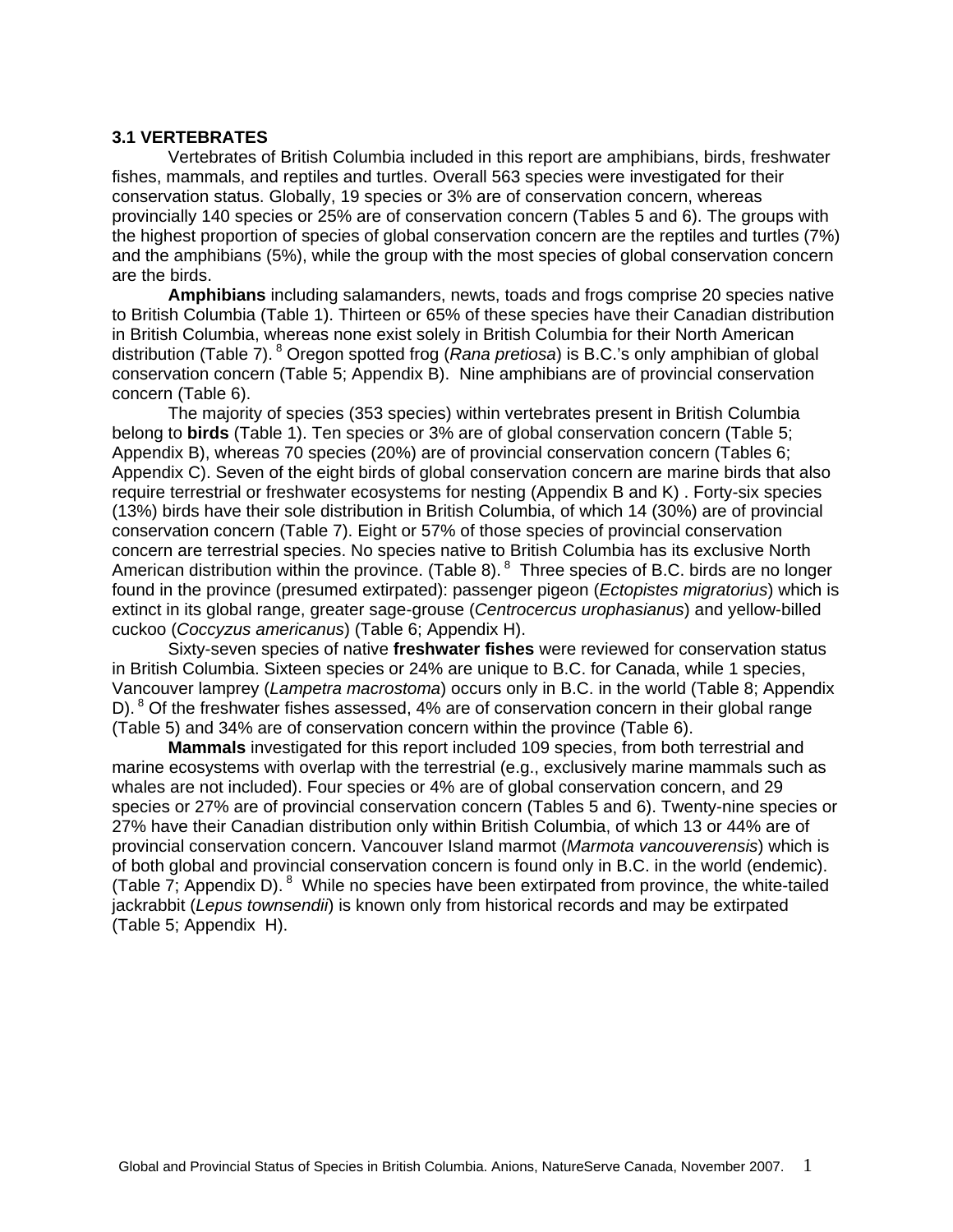|                                 |        | <b>Total Number of</b>  | <b>Species of Conservation Concern</b> |                         |              |                                |  |  |  |
|---------------------------------|--------|-------------------------|----------------------------------------|-------------------------|--------------|--------------------------------|--|--|--|
| <b>SPECIES GROUP</b>            |        | <b>Species</b>          |                                        | <b>Globally</b>         | Provincially |                                |  |  |  |
|                                 | Canada | <b>North</b><br>America | Canada                                 | <b>North</b><br>America | Canada       | <b>North</b><br><b>America</b> |  |  |  |
| <b>VERTEBRATES</b>              | 113    | $\overline{2}$          | 14                                     | $\overline{2}$          | 47           | $\overline{2}$                 |  |  |  |
| Amphibians                      | 13     | $\Omega$                | 1                                      | $\Omega$                | 7            | $\theta$                       |  |  |  |
| <b>Birds</b>                    | 46     | $\Omega$                | 8                                      | $\Omega$                | 14           | $\theta$                       |  |  |  |
| <b>Freshwater Fishes</b>        | 16     | 1                       | 1                                      | 1                       | 7            | 1                              |  |  |  |
| Mammals                         | 29     | 1                       | $\mathcal{E}$                          | 1                       | 13           | 1                              |  |  |  |
| <b>Reptiles and Turtles</b>     | 9      | $\Omega$                | 1                                      | $\Omega$                | 6            | $\theta$                       |  |  |  |
| <b>INVERTEBRATES</b>            | 85     | $\overline{4}$          | 23                                     | $\mathfrak{D}$          | 40           | $\overline{2}$                 |  |  |  |
| <b>Butterflies and Skippers</b> | 24     | 1                       | $\overline{c}$                         | $\Omega$                | 10           | $\Omega$                       |  |  |  |
| Dragonflies and Damselflies     | 11     | $\Omega$                | $\Omega$                               | $\Omega$                | 6            | $\Omega$                       |  |  |  |
| Non-marine Molluscs             | 50     | 3                       | 21                                     | $\overline{2}$          | 24           | $\overline{2}$                 |  |  |  |
| <b>VASCULAR PLANTS</b>          | 523    | 6                       | 41                                     | 5                       | 303          | 5                              |  |  |  |
| Ferns and Fern Allies           | 23     | 1                       | $\overline{4}$                         | 1                       | 18           | 1                              |  |  |  |
| Conifers                        | 5      | $\Omega$                | $\Omega$                               | $\Omega$                | $\Omega$     | $\theta$                       |  |  |  |
| Monocots                        | 95     | $\Omega$                | 11                                     | $\Omega$                | 54           | $\Omega$                       |  |  |  |
| Dicots                          | 400    | 5                       | 26                                     | $\overline{4}$          | 231          | $\overline{4}$                 |  |  |  |
| <b>NON-VASCULAR PLANTS</b>      | 77     | 66                      | 2.1                                    | 18                      | 56           | 54                             |  |  |  |
| <b>Mosses</b>                   | 77     | 66                      | 21                                     | 18                      | 56           | 54                             |  |  |  |
| <b>TOTAL</b>                    | 798    | 78                      | 99                                     | 27                      | 446          | 63                             |  |  |  |

#### **Table 7. Species by Taxon Group Unique to British Columbia in Canada and North America.**

**Reptiles and turtles** consist of 14 species native to British Columbia. One species, western pond turtle (*Actinemys marmorata*) which has been extirpated from the province, is also of global conservation concern (Table 5; Appendix H). Pigmy short-horned lizard, has also been extirpated from B.C. but is secure in its global range.<sup>8</sup> In total, nine reptiles and turtles (64%) are of provincial conservation concern (Table 6).

Nine species occur exclusively within British Columbia in Canada, whereas none are restricted to B.C. for their North American distribution (Table 7). <sup>8</sup> Six species limited to B.C. in Canada are of provincial conservation concern, and along with the two extirpated species mentioned above include sharp-tailed snake (*Contia tenuis),* nightsnake (*Hypsiglena torquata*); western skink (*Eumeces skiltonianus*); and western rattlesnake (*Crotalus oreganus*).

#### **3.2 INVERTEBRATES**

Invertebrates are an amazingly diverse animal group of which many are poorly known. Only a few selected groups of invertebrates had sufficient information for analysis and were included in this report. Although these groups were selected based on the amount of information available, all of these groups require additional research to provide the same level of information as acquired for vertebrates and vascular plants. Overall three groups of invertebrates with 423 species occurring in British Columbia were reviewed for their conservation status. Forty-one invertebrates (10%) are of global conservation concern (Table 5), whereas 115 species (27%) are of provincial conservation concern (Table 6). Of the invertebrates studied, the majority appear secure but those of highest conservation concern are non-marine molluscs (48 species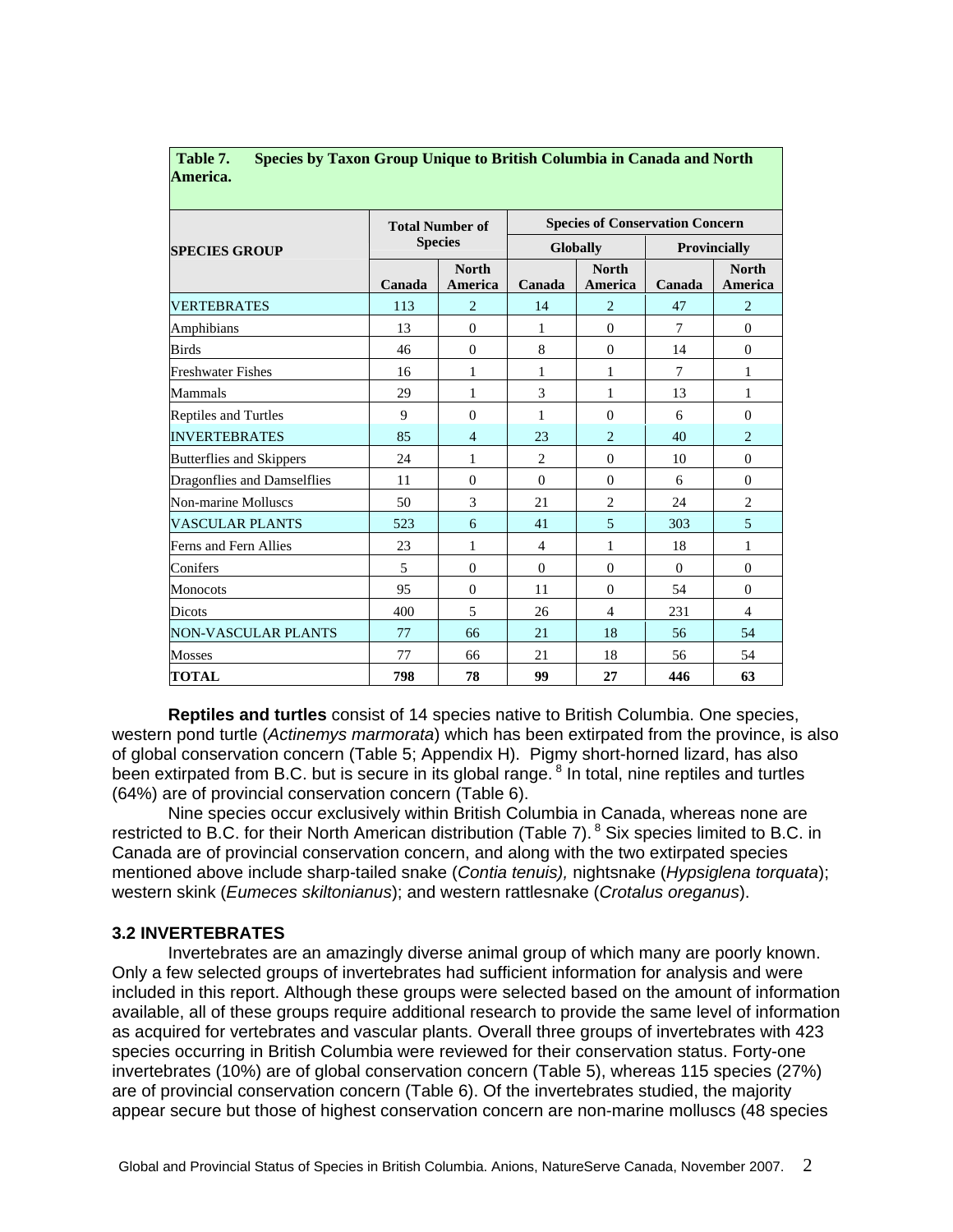or 31%, provincially and 34 species or 22% globally); butterflies and skippers (6 species or 3 % globally, and 46 species or 26% provincially); and dragonflies and damselflies (1 species or 1 % globally, and 21 species or 24% provincially) (Tables 5 & 6).

**Butterflies and skippers**, comprising 180 native species in British Columbia, were the only groups selected for this report out of numerous groups within the butterfly order 'Lepidoptera'. Twenty-four species or 13% have their Canadian distribution only in British Columbia, and 10 of these are of provincial conservation concern. One species, western spring azure (*Celastrina echo*) may occur only in British Columbia for its North American distribution (Table 7; Appendix F).  $^{8}$ 

**Dragonflies and damselflies** belong to the order 'Odonata', which has been the focus of many inventories in recent years. Eighty-six species of dragonflies and damselflies currently known as native to British Columbia were reviewed for conservation status. Eleven species or 13% occur exclusively in British Columbia for their Canadian distribution, whereas no species occurs only in B.C. for its North American distribution. <sup>8</sup> Of the 11 species found only in B.C., six species (55%) are of provincial conservation concern (Table 7).

One hundred and fifty-seven species of **non-marine molluscs** occur in British Columbia and 22% (34) species are of global conservation concern, while 31% (48 species) are of provincial conservation concern (Tables 5 and 6). Fifty species occur only in B.C. for their Canadian distribution, and of the 3 species exclusive to B.C. for their North American distribution, hotwater physa (*Physella wrighti* ) and caribou rams-horn (*Planorbella columbiensis*) are endemic and of both global and provincial conservation concern (see Table 7: Appendices D, E, F). 8 Puget oregonian (*Cryptomastix devia*) is no longer found in B.C.(presumed extirpated) and is vulnerable in its global range (Table 6; Appendix H). An additional 10 non-marine molluscs are known only from historical records and are possibly extirpated.

#### **3.3 VASCULAR PLANTS**

Vascular plants include ferns and fern allies, conifers, and flowering plants – the latter composed of monocots such as grasses and orchids, and dicots such as mustards or roses. Overall, 2,093 native vascular plant species occurring in British Columbia were examined for their conservation status. Globally, 85 species (4%) are of conservation concern, whereas provincially 914 species (44%) are of conservation concern. The plant groups of highest conservation concern, both globally and provincially, are the ferns and fern allies (13 species or 12% globally, and 64 species or 58% provincially); followed by dicots (58 species or 4% globally, and 651 species or 46% provincially) (Tables 5 and 6; Figures 1 and 2).

B.C. has 111 species of **ferns and fern allies,** about 91% of the species in this group native to Canada. The largest number of species (29) occur within the wood fern family, Dryopteridaceae; followed by 17 species in the moonwort or grapefern family, Ophioglossaceae; 12 species in the clubmoss family, Lycopodiaceae; and 12 species in the maidenhair fern family, Pteridaceae. Proportionally, the group containing the most species of conservation concern are the moonworts, which are often diminutive in size and indisputably rare. Twentythree species of ferns and fern allies occur only in British Columbia for their Canadian distribution of which 18 species or 78% are of provincial conservation concern. One species, corrupt spleenwort (*Asplenium adulterinum*), is the one species of this group that is endemic to B.C. (Table 7: Appendix D).<sup>8</sup>

**Conifers** include the majestic coastal trees, which are viewed by many as a signature feature of British Columbia's landscape. Of the 26 conifer species in three plant families reviewed for this report, none are of global conservation concern, although three, jack pine (*Pinus banksiana*); Rocky Mountain juniper (*uniperus scopulorum*); and limber pine (*Pinus flexilis*) are of provincial conservation concern. 8 Five species only grow in British Columbia for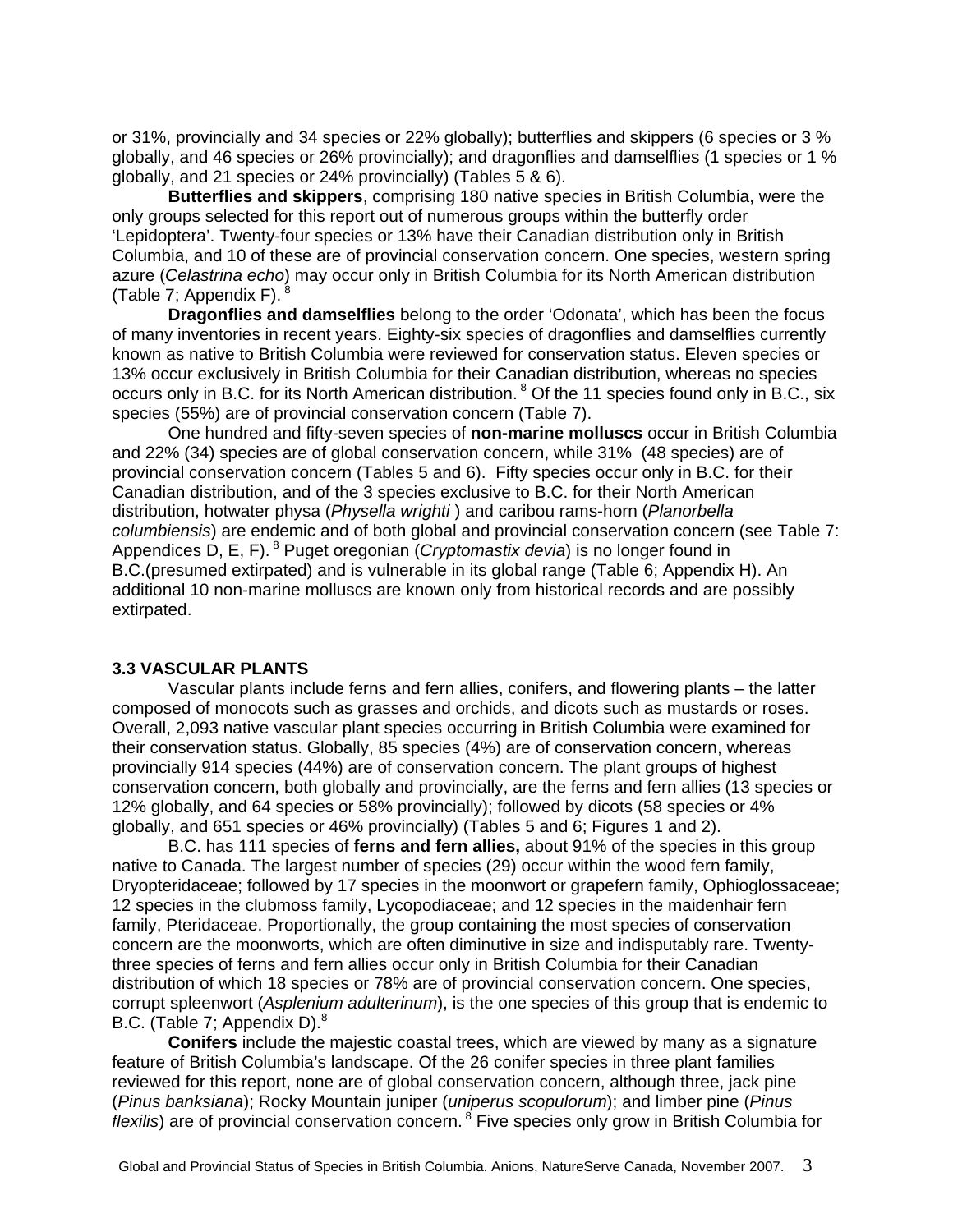their Canadian distribution (Table 7), however none of these are of conservation concern at the time of this review.

Five hundred and fifty-two species of **monocotyledon flowering plants (monocots)** in 21 plant families were reviewed for their conservation status. A significant proportion of the monocots present in British Columbia involves the grass-like plants or graminoids (409 species or 75%). <sup>9</sup> The greatest number of these (188) belongs to the sedge family (Cyperaceae); followed by 169 species of the grass family (Poaceae); and 52 species of the rush family (Juncaceae). Other important families of monocots in British Columbia are the lily (Liliaceae), orchid (Orchidaceae), and pondweeds (Potamogetonaceae). Three percent of monocots are of global conservation concern and 36% are of provincial conservation concern. Ninety-five species of monocots occur only in British Columbia for their Canadian distribution (Table 7) of which 55 (57%) are of provincial conservation concern.<sup>8</sup> No plant within the monocot group has its exclusive occurrence in British Columbia for its North American range (Table 7)..

One thousand four hundred and four species of **dicotyledon flowering plants (dicots)** in 88 plant families were reviewed for their conservation status. Large plant families with many species present in British Columbia include the aster (Asteraceae), pea (Fabaceae), mustard (Brassicaceae), rose (Rosaceae), snapdragon (Scrophulariaceae), buttercup (Ranunculaceae), saxifrage (Saxifragaceae), pink (Caryophyllaceae), willow (Salicaceae), and carrot (Apiaceae) families. Together these groups contain 877 species and comprises 62% of the flora. In contrast, due to the high floral diversity in British Columbia, many plant families are represented by only one or a few species. About 4% of dicots are of global conservation concern (Table 5) and 46% are of provincial conservation concern (Table 6). Four hundred and three species of dicots occur only in British Columbia for their Canadian distribution of which 234 (58%) are of provincial conservation concern. 8 Seven species have their exclusive occurrence in British Columbia for their North American range, of which six are of provincial conservation concern. (Table 7). Five species are endemic to the province (Appendix D). Four dicots are no longer found in B.C. (presumed extirpated) and another eleven are known only from historical records and are possibly extirpated (Table 6; Appendix H).

#### 3.4 Non-vascular Plants

Non-vascular plants includes the bryophytes: mosses, liverworts and lungworts. Only the mosses were assessed for conservation concern owing to a lack of status information for the other two groups. The list for mosses for B.C. is currently under review by the B.C. Conservation Data Centre.

Seven hundred and twenty-nine mosses native to B.C. have been assessed for conservation status, of which 88 species are of conservation concern in their global range (Table 5) and 471 are of provincial conservation concern (Table 6). Seventy-seven mosses are found only in B.C. for their Canadian distribution (Table 7), 56 which are of provincial conservation concern. 8 Five species are endemic to B.C. (Appendix D). Four species of moss are presumed (SX) or possibly (SH) extirpated in B.C. (Table 6; Appendix H).